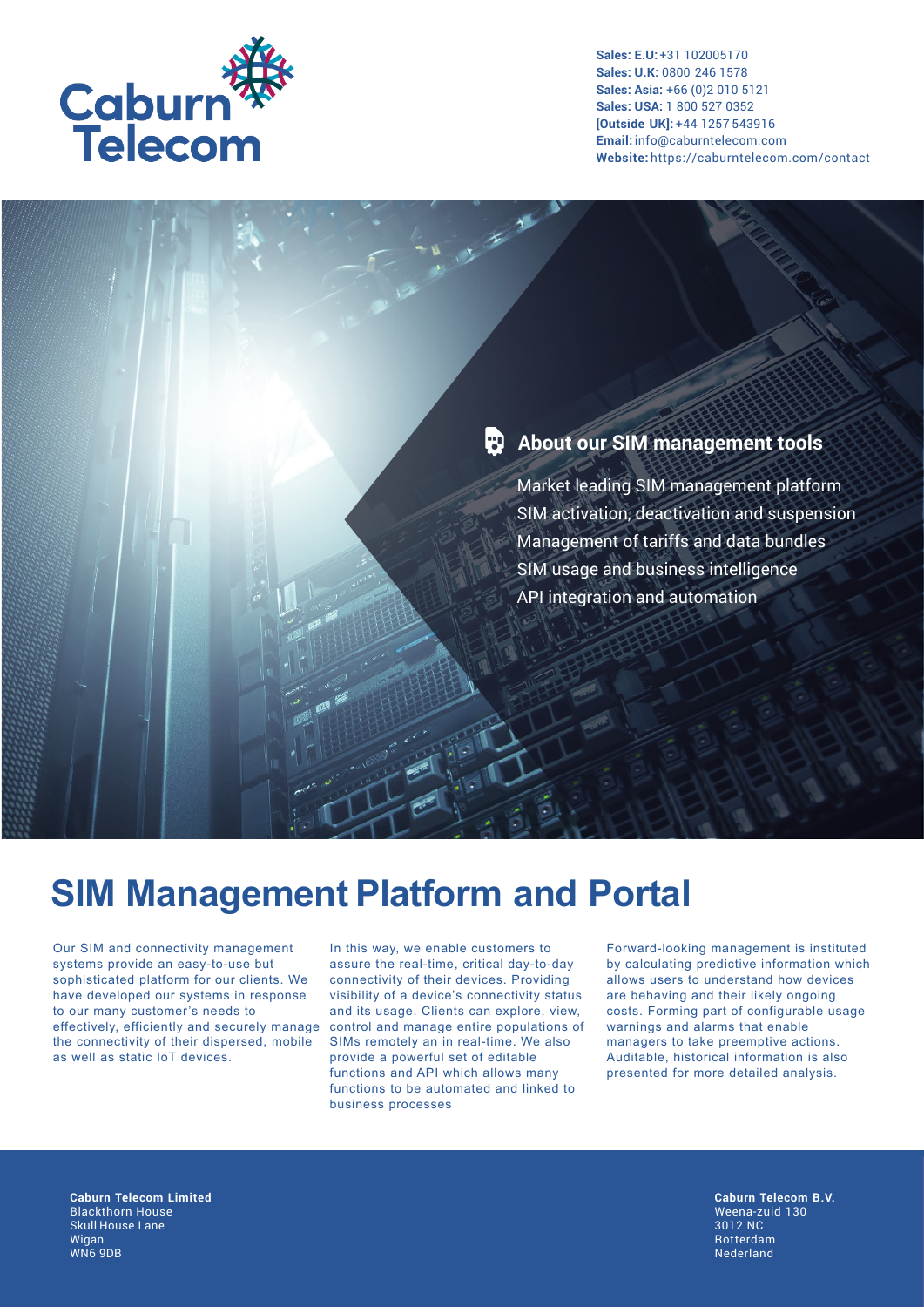

## **Caburn Telecom - System Architecture**

Caburn Telecom's systems are developed to provide IoT service providers with complete visibility and control of your SIM populations. Our simple to use web-portals give you access to a powerful and highly-sophisticated connectivity and SIM management system. Enabling the viewing, controlling and reporting of the connectivity status or usage of individual as well as groupings of SIMs.

Caburn Telecom manage a range of complex network interfaces with our network partners to provide a variety of critical IoT network services. This allows our customers to benefit from multi-network roaming on Tier 1 carrier networks and to roam internationally as required. This is achieved by incorporating a series of live and dynamic system interfaces. The Caburn Telecom system also provides highly sophisticated actual and forecast usage functions. Meaning customers avoid the shock of end of month bills or unexpected costs. Instead, proactively managing groups of devices by alarm or exception.

Caburn Telecom's systems are ideal for those applications that require either; high levels of geographical coverage, safety/ critical assurance, system resilience or quality of service. For example, fleets travelling to diverse/remote locations, crossing national borders, for those staff who must work and report within potentially hazardous locations or health and telecare applications. Our systems allows the management of dispersed mobile and static devices. For example, static devices benefit from multi-network roaming as signals and networks are dynamic.

A single network's coverage can deteriorate due to high-usage, signal attenuation, weather-conditions or network problems. Our SIMs/systems are therefore used in applications as diverse as telecare hubs, static industrial equipment, cruise ships, mobile/ lone worker tablets/fobs, vehicle telematics, dash-cams, security cameras and smart buildings.



**Caburn Telecom Limited** Blackthorn House Skull House Lane Wigan WN6 9DB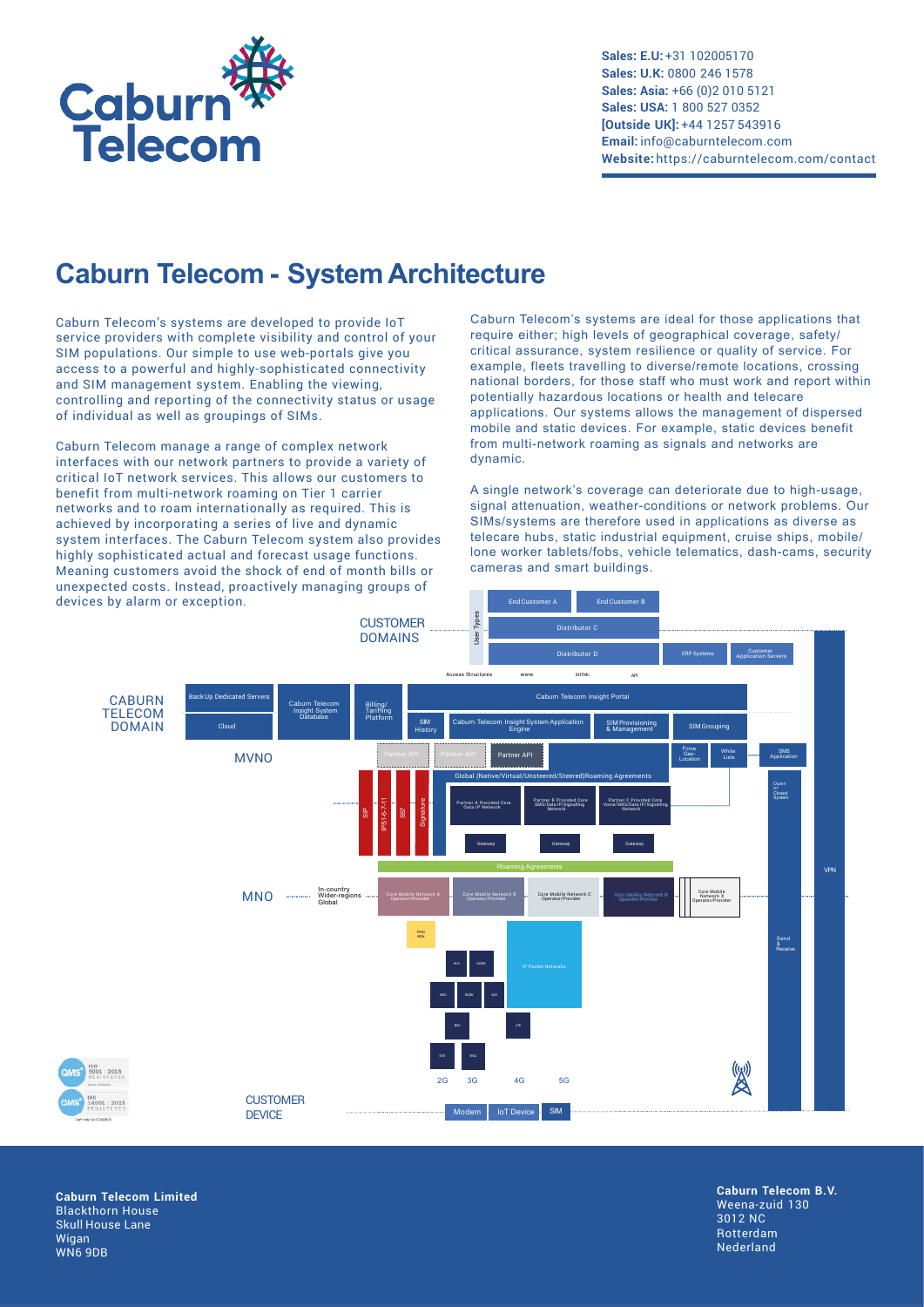

## **System Features**

Understandably, IoT projects and managing devices connectivity can be highly complex. Caburn Telecom's systems are designed to make these processes as simple as possible. The customer portal uses a highly-intuitive web-interface. Providing an easily accessible GUI for viewing, analysing and managing SIM populations. The portal allows data Import and export via office tools such as spreadsheets. Clickable links, screens layouts, step-by-step graphics, help screens and reminders direct and provide live updates. Error messages help quide users, while the Caburn Telecom support team can help should you encounter difficulties.

#### **Multi-Level Distributors/User Management & Configuration**

IoT service providers often operate within dynamic value chains. Distributors or end-customers may need to be given access to limited SIM management functions. Different forms of access and portal branding are therefore supported by Caburn Telecom's SIM management systems.

**Hierarchical Account Roles** can be assigned for accessing subsets of the system's features. Sub-distributors, however, remain controlled by the parent distributor account. SIMs or groups of SIMs can be controlled or transferred between subdistributors as required. Available user types are; Administrator; PowerUser; Customer Operator; Customer User; & SMSOnly. Administrators can view an inventory of all users assigned to the account. Providing information on; user names, user roles, user options, registered emails, who is logged-in, last activity and whether anyone is locked out. Existing accounts can be modified to; update email addresses, reset passwords, select customer restrictions and specify user roles and options. New accounts can also be added and old ones deleted.

**Portal Re-branding.** To provide a more seamless interface, client's web portal access can be re-branded with distributors, sub-distributor's and end-customer's headers and logos. Images in .png, .jpg and .gif format can be imported to replace the standard' Caburn Insight' portal branding. If no Banner image is uploaded for a sub-distributor or customer, the image set from the next level-up distributor is instead used.

### **Advance Network Warnings**

Users of the Caburn Telecom Insight system and Status Site are provided with advance status warnings of any core networks maintenance plans. This is provided through automated email and advises risks of potential service degradation or network unavailability. Users can set the level of service risk which they wish to be notified/informed at.

### **Management & Control (SIM Groups)**

Once you are set up and connected to the Caburn Insight system, it provides a complex and powerful series of viewable/editable functions. The system records SIM types, their network configuration and fundamental specification. While individual SIMs can have their own levels, to aid their management they are usually organised into groups. Normally, it is helpful if usage/traffic is aggregated across a SIM group. This means high usage bursts by individual SIMs are absorbed across the group. Provided usage remain within the aggregated allowance, additional charges are therefore avoided.

These groups provide a unique series of pre-configured common operational parameters for SIMs, including; tariff-groups, functional-states, regional roaming settings, bundle-allowances, tariff definitions, high-usage alert-levels & cut-off limits. Customers therefore don't need to set and manage parameters for every SIM, but instead can place them into or move them between appropriate groups. This is important as devices/SIMs typically move between various functional states. These SIM groups can be analysed by clicking on them. SIMs included within the group and their attributes can then be viewed in more detail.

**Caburn Telecom Limited** Blackthorn House Skull House Lane Wigan WN6 9DB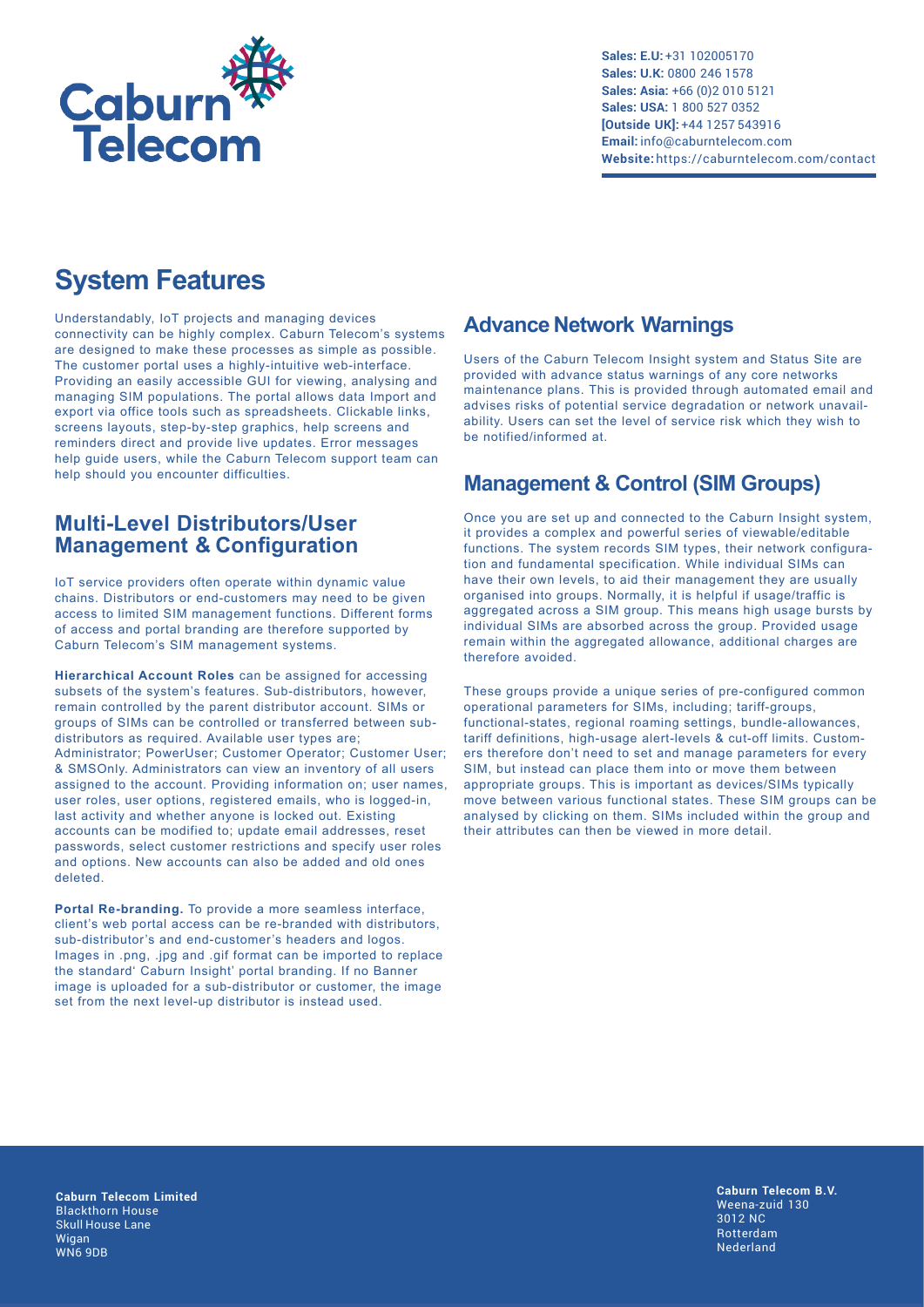

#### **Data Allowance**

| 1.5                             |                                    |                                                                         |
|---------------------------------|------------------------------------|-------------------------------------------------------------------------|
| $\overline{2}$                  |                                    |                                                                         |
| <b>3 MB Per Month</b>           |                                    |                                                                         |
| 5                               |                                    |                                                                         |
| 10                              |                                    | Tariff Group then can be assigned to any<br>of your SIMs with one click |
|                                 |                                    |                                                                         |
| <b>SIM Type</b>                 |                                    |                                                                         |
| UK1-NET                         |                                    |                                                                         |
| <b>UKMultinet Optimum 2</b>     |                                    | Caburn`<br>Telecon                                                      |
| <b>UKMultinet Optimum 3</b>     |                                    |                                                                         |
| <b>UKMultinet</b>               |                                    |                                                                         |
| <b>EUMultinet Optimum</b>       |                                    | <b>Cobum<sup>®</sup></b>                                                |
| USA/CanadaMultinet              |                                    |                                                                         |
| LatAm AsiaMultinet              |                                    |                                                                         |
| <b>Global Multinet</b>          |                                    |                                                                         |
| <b>Extended Global Multinet</b> | <b>Group Name</b>                  |                                                                         |
|                                 |                                    |                                                                         |
|                                 | <b>ABCTracking 3MB EU Multinet</b> |                                                                         |
| <b>Alert Limit</b>              |                                    |                                                                         |
| $\overline{2}$                  |                                    |                                                                         |
| 5 MB                            |                                    |                                                                         |
| 5                               |                                    |                                                                         |
| 10                              |                                    |                                                                         |
|                                 |                                    |                                                                         |
|                                 |                                    |                                                                         |
| <b>Suspend Limit</b>            |                                    |                                                                         |
| 10                              |                                    |                                                                         |
| 15                              |                                    |                                                                         |
| <b>20 MB</b>                    |                                    |                                                                         |
| 30                              |                                    |                                                                         |
|                                 |                                    |                                                                         |
| <b>Group Status</b>             |                                    |                                                                         |
| Pending                         |                                    |                                                                         |

Suspended

**Live**

**Caburn Telecom Limited** Blackthorn House Skull House Lane Wigan WN6 9DB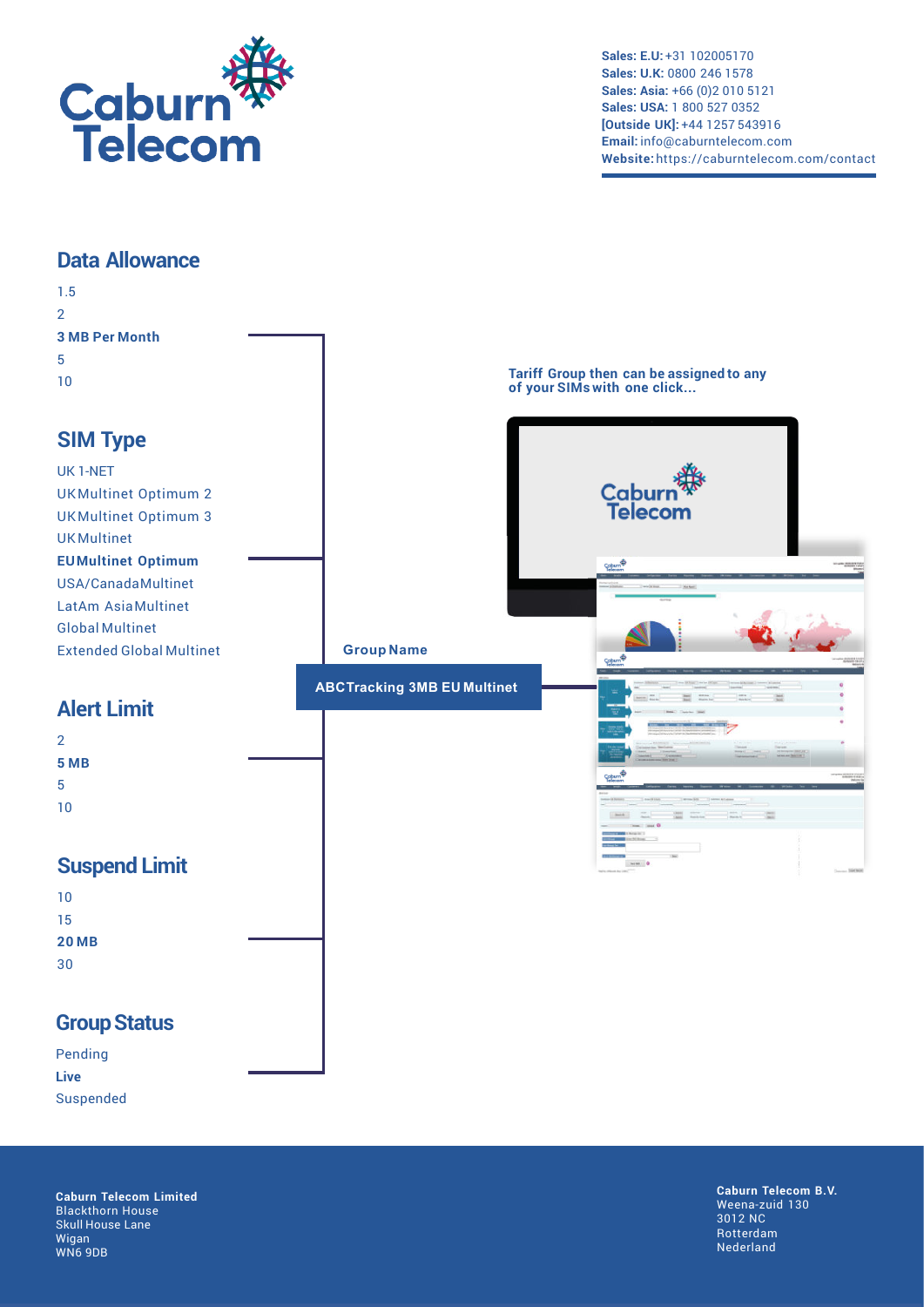

## **System Features**

**SIM Status, Manual or Auto Activation.** SIMs can be placed in a number of states to save costs. For example, new SIMs can be placed in a 'pending' status where they do not connect to the network. Once the factory testing provision is exceeded, the SIM can be placed in the 'automatic activation group'. SIMs alternatively can be manually activated remotely by using the Caburn Insight System when needed. Similarly, SIMs or groups of SIMs can be hibernated or suspended at any time.

**SIM Finder, Focus & Action.** Individual SIMs can always be searched, filtered and identified for further examination. All the information pertaining to an individual SIM is easily accessed, including; traffic records or charts/graphs which illustrate network usage. Additionally, a history of all actions performed on the SIM and their custom assigned data can be viewed. SIMs can be actioned via characteristics or filtered fields. For example, to i) assign new custom information; ii) assign or change customer designations; iii) assign 'autoactivation' to certain groups; iv) manually activate SIMs; v) move SIMs between tariff groups; vi) modify warnings and cut-off levels; vii) temporarily deactivate SIMs; or viii) close SIMs.

**Configurable Usage Warnings and Cut-Offs.** Alerts can be configured for individual SIMs or groups. This is to warn of problematic actual or forecast usage-levels to allow preventative action can be taken. This is applicable to each form of network traffic, including data, SMS& voice. Sliders can be used to adjust the number of SIMs shown in histograms to help select appropriate warning and cut-off levels for groups. Helping to reveal 'normal' operating ranges. Automated email notifications can be selected if desired. They can be triggered when out-of-bundle (data, SMS and/or voice charging), out-ofzone usage or aggregated group totals exceed the set warning levels. If required, these warnings can be directed to sub-distributors or end-customers. Should levels be exceeded, new trigger-levels can be set and new warnings triggered when exceeded.

**Traffic Reporting.** Easily viewable and detailed reporting for active SIMs is provided. This feature provides access to all traffic records for the last three months.

Searches can be filtered by setting search parameters or individual SIM numbers or group ranges. The system also uses graphical analysis tools to help reveal further insights. Helping to identify those areas requiring closer examination. Search results can be amended to allow alternative perspectives or to export data for further off-line analysis. The records are searchable to an individual traffic session. SIMs with no traffic are also visible which can help indicate operational issues.

### **Geographical Reporting**

**Zone Look-Up, Last Country Used & Out of Zone Usage.** This feature allows users to check which geographical roaming/ charging areas and countries are included in each tariffing zone for a specific SIM type. A dashboard shows the last country each SIM has been used in, together with a geo-breakdown of each country and the SIM density distribution. Clicking a country on the map or charts brings up a list of those SIMs which have connected that month. The country and current network name & its status can also be queried from the network API. Some SIM types also provide a cell-query function to find a device's current active network cell-location. The Caburn Insight system can also force the network to cancel a SIM's location to force an individual device to perform a location update. Detailed logs are held of these location queries and their results.

Traffic in geographical zones outside of a SIM-plan's defined base-tariff zones are chargeable at rates described in each's tariff description. Any out-of-zone charges are incurred as soon as any usage occurs, and the scale of the charge depends upon the out of zone context. Any out of zone charges are therefore highly-visible within the system dashboard. SIMs affected can be clicked-on to analyse their detailed traffic records. Affected SIMs can be moved into a more appropriate roaming groups if needed.



**Caburn Telecom Limited** Blackthorn House Skull House Lane Wigan WN6 9DB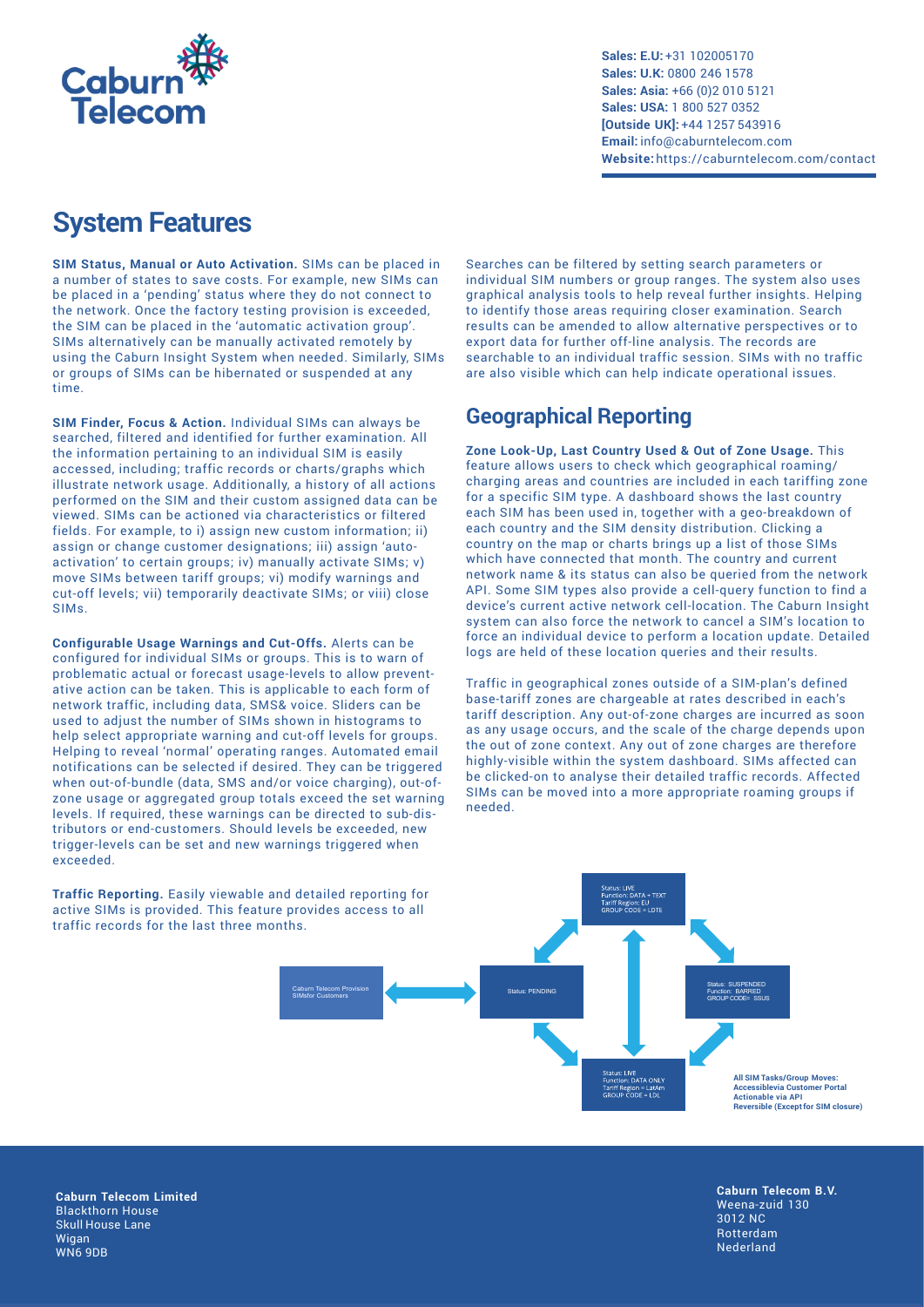

## **System Features**

**Usage Dashboards & Full SIM History.** The main Caburn Insight screen provides a snapshot in real time of the SIM estate. This includes the total forecast charge for the month and the average forecast cost per SIM. There are also three usage sections; one each for data, SMS and voice services, They show the usage per SIM to date and a projection of the month-end usage assuming the usage continues at a similar rate. As the month progresses, the forecast naturally trends towards the final monthly value of the bill. Each SIM group's key metrics are detailed and colours highlight those areas needing attention. Amber indicating those SIMs at warninglevels. Those over their usage or cut-off limits being emphasised as red. Further graphical summaries and detailed reports can be explored if needed. Trends and anomalies can be viewed as well as how usage extends across the population.

Charts include a variety of totals, records, data-used, voiceminutes, SMS messages, networks-used, traffic-types and those countries travelled. Distributions of those SIMs that have generated large numbers of sessions are presented.

**Custom Information.** Specific information can be added and assigned to individual SIMs or groups. For example, customer names can be assigned to SIMs as required. Full customer details can be added so that addresses and contact details are linked to the SIM details in your system records. Such data can be easily imported from spreadsheets. Numerous email addresses can also be entered and selected if they are to be addressed by automated email alerts or notifications.

#### **Green**

All OK, No Action Required

#### **Amber**

Alert Level Reached,Need Attention

#### **Red**

- SIMs suspended for over-use
- Out of Zone roaming identified
- Urgently require attention



**Caburn Telecom Limited** Blackthorn House Skull House Lane Wigan WN6 9DB